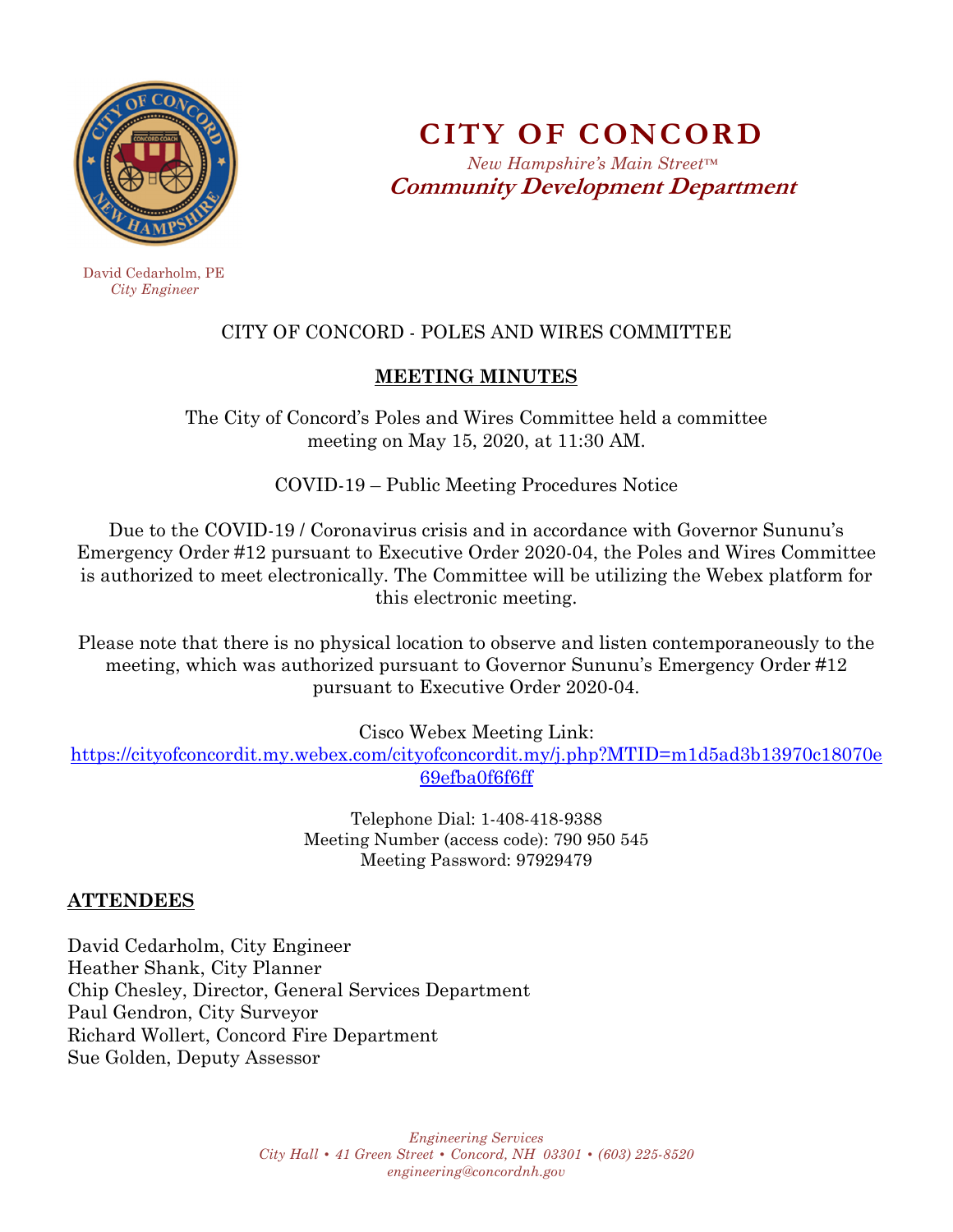Poles and Wires Committee Meeting Minutes May 15, 2020 Page 2 of 4

David Cedarholm called the meeting to order and read the COVID-19 public meeting procedures notice.

## **APPROVAL OF 12/13/19 MEETING MINUTES**

Mr. Cedarholm opened the item. Heather Shank moved to approve the 12/13/19 Poles and Wires Committee meeting minutes. Chip Chesley seconded the motion to accept the minutes. The minutes were approved.

Mr. Cedarholm asked Paul Gendron to outline the agenda. Mr. Gendron stated that there are three projects on the agenda, two items for Unitil, and one item for segTEL, d/b/a FirstLight Fiber.

## **PRELIMINARY / FINAL APPLICATIONS**

## **FINAL APPLICATION**

1. Unitil Energy Systems, Inc., request for licensure of one utility pole within a city right-ofway. Dubois Avenue

Mr. Gendron stated that this application is for one pole on the northerly side of Dubois Avenue, just easterly of its intersection with Low Avenue. He stated that this project is related to the redevelopment of a building on North Main Street for the Bangor Savings Bank. He stated that the Engineering Services Division has had multiple discussions with the contractor for the bank and representatives of Unitil. He indicated that the placement of a new pole to facilitate the addition of new transformers was the best option for this particular location. Mr. Cedarholm and Ms. Shank both confirmed and agreed that this was the best option.

Mr. Gendron stated that the pole has already been installed and recommended that the application be approved.

Ms. Shank made a motion to approve the application. Mr. Chesley seconded the motion and the application was approved.

2. Unitil Energy Systems, Inc., request for licensure of two utility poles within a city right-ofway. Merrimack Street

Mr. Gendron stated that this application is for two poles on the easterly side of Merrimack Street just north of its intersection with Pleasant Street. He indicated that the northerly pole also required a guy wire. Mr. Cedarholm asked where the poles were located in relation to the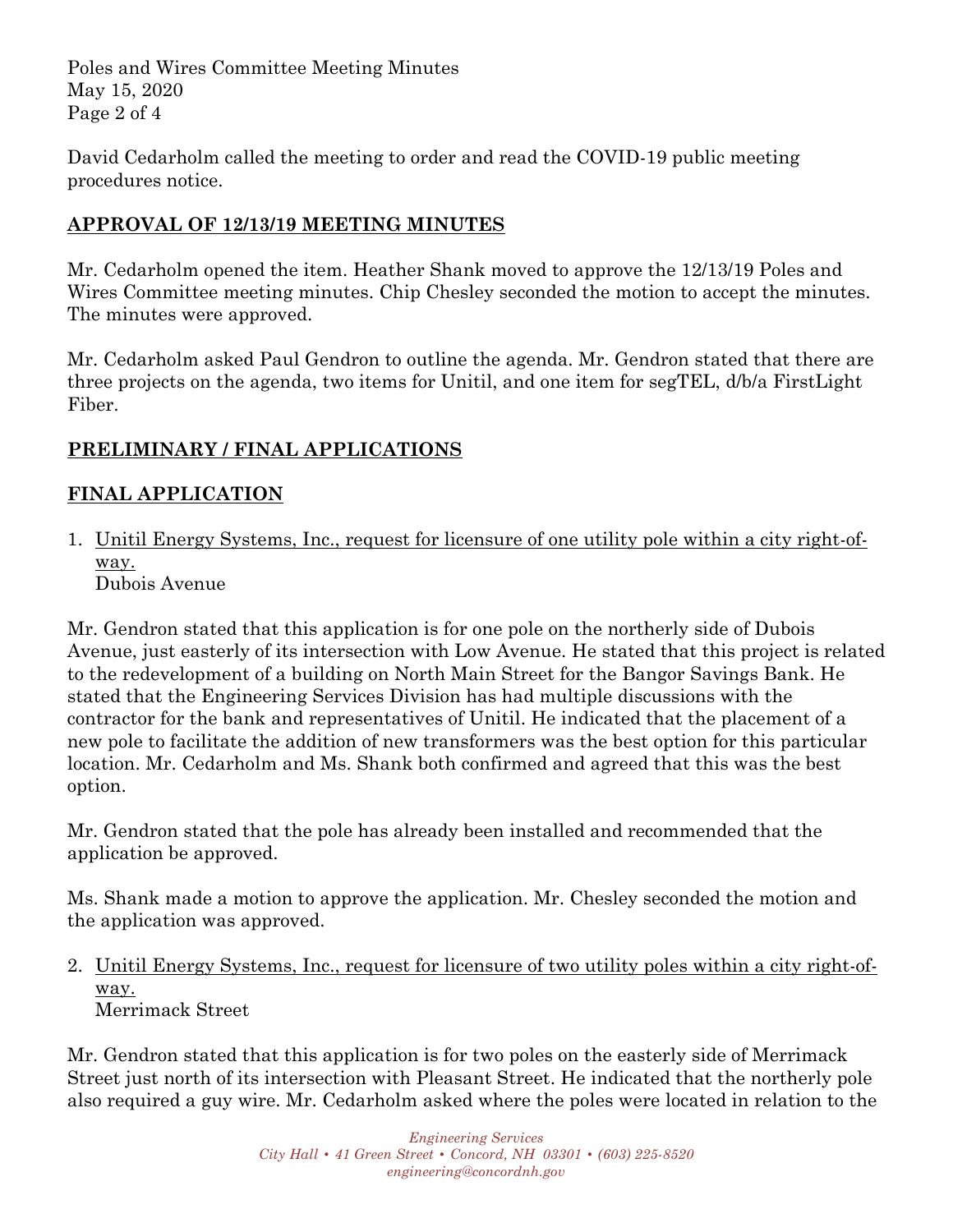Poles and Wires Committee Meeting Minutes May 15, 2020 Page 3 of 4

roadway. Mr. Gendron emailed the attendees pictures of the poles and stated that they were located in the green space between the sidewalk and the street curb.

A discussion ensued regarding the time frame for removal of double poles and the removal of sand and rocks that is accumulated during the pole placement process. While looking at the photos that were emailed, Mr. Gendron stated that all utility poles north of Pleasant Street are the responsibility of Unitil, and all poles south of Pleasant Street are the responsibility of Consolidated Communications. He stated that in most cases Consolidated is the last company to transfer their equipment onto the new pole, and that if the pole is north of Pleasant Street, Unitil then has to schedule time to go back and remove the old pole. If the pole is south of Pleasant Street, Consolidated would be responsible for removing the old pole when they move their equipment onto the new pole.

Mr. Chesley stated that the sand and rocks left at the site is unacceptable and asked if the Committee could set a deadline for the pole owners to clean the area of the sand and rocks so that it doesn't wash into the City's storm drain system during rain storms.

Mr. Cedarholm stated that this scenario is a chronic issue and suggested that the Committee investigate whether it could legally approve an application with a condition that a financial surety be required and that a timeline be set for the removal of double poles and the sand and rocks.

Rick Wollert also explained that the sand and rocks at the base of the utility poles is usually the result of two scenarios. He explained that if a replacement pole is a cut and kick, which is the process used to put a new pole in the original hole, then there is a smaller pile of sand and rocks due to the newer pole being slightly larger in diameter than the older pole. If a new pole is placed in a new hole adjacent to the older pole, then there is a larger pile of sand and rocks and it is usually retained to fill in the hole when the older pole is removed.

Mr. Cedarholm made a motion to hold off on making a vote on this application to determine the legal authority to insist that pole installations and the removal of double poles be completed in a reasonable time frame, and that dirt and rocks left behind be removed at the time of installation.

Mr. Wollert suggested that Mr. Cedarholm contact Chuck Lloyd at Unitil to discuss his concerns. Mr. Cedarholm stated that he would call Mr. Lloyd.

The motion to hold approval on the motion by Mr. Cedarholm was seconded by Ms. Shank and was approved.